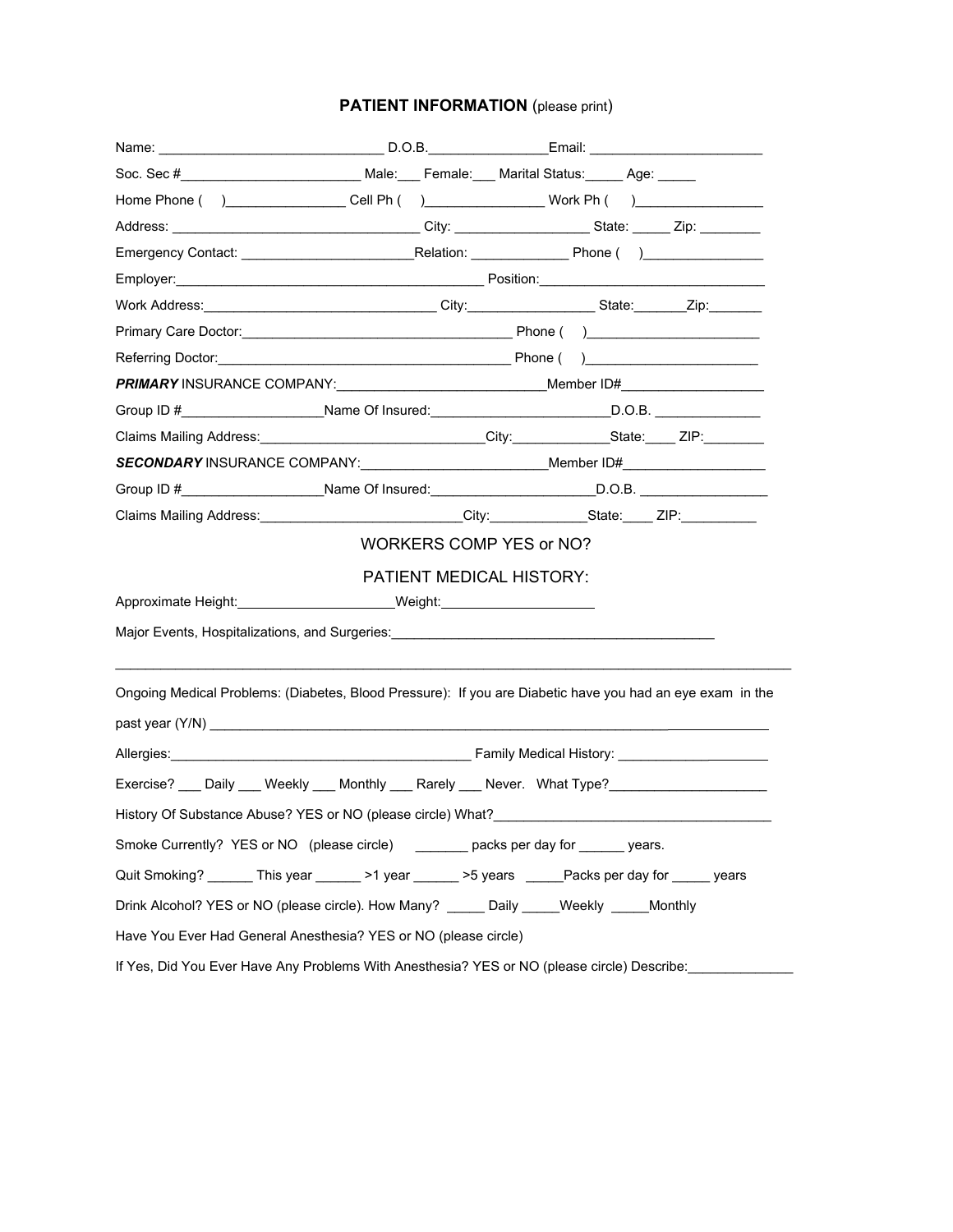## **REVIEW OF SYSTEMS:**

## **Are you currently having or have you had problems with your:**

*(Please describe all "YES" responses)*

\_\_\_\_\_\_\_\_\_\_\_\_\_\_\_\_\_\_\_\_\_\_\_\_\_\_\_\_\_\_\_\_\_\_\_\_\_\_\_\_\_\_\_\_\_\_\_\_\_\_\_\_\_\_\_\_\_\_\_\_\_\_\_\_\_\_\_\_\_\_\_\_\_\_\_\_\_\_\_\_\_\_\_\_\_\_\_

\_\_\_\_\_\_\_\_\_\_\_\_\_\_\_\_\_\_\_\_\_\_\_\_\_\_\_\_\_\_\_\_\_\_\_\_\_\_\_\_\_\_\_\_\_\_\_\_\_\_\_\_\_\_\_\_\_\_\_\_\_\_\_\_\_\_\_\_\_\_\_\_\_\_\_\_\_\_\_\_\_\_\_\_\_\_\_

 $\mathcal{L}_\mathcal{L} = \mathcal{L}_\mathcal{L} = \mathcal{L}_\mathcal{L} = \mathcal{L}_\mathcal{L} = \mathcal{L}_\mathcal{L} = \mathcal{L}_\mathcal{L} = \mathcal{L}_\mathcal{L} = \mathcal{L}_\mathcal{L} = \mathcal{L}_\mathcal{L} = \mathcal{L}_\mathcal{L} = \mathcal{L}_\mathcal{L} = \mathcal{L}_\mathcal{L} = \mathcal{L}_\mathcal{L} = \mathcal{L}_\mathcal{L} = \mathcal{L}_\mathcal{L} = \mathcal{L}_\mathcal{L} = \mathcal{L}_\mathcal{L}$ 

\_\_\_\_\_\_\_\_\_\_\_\_\_\_\_\_\_\_\_\_\_\_\_\_\_\_\_\_\_\_\_\_\_\_\_\_\_\_\_\_\_\_\_\_\_\_\_\_\_\_\_\_\_\_\_\_\_\_\_\_\_\_\_\_\_\_\_\_\_\_\_\_\_\_\_\_\_\_\_\_\_\_\_\_\_\_\_

\_\_\_\_\_\_\_\_\_\_\_\_\_\_\_\_\_\_\_\_\_\_\_\_\_\_\_\_\_\_\_\_\_\_\_\_\_\_\_\_\_\_\_\_\_\_\_\_\_\_\_\_\_\_\_\_\_\_\_\_\_\_\_\_\_\_\_\_\_\_\_\_\_\_\_\_\_\_\_\_\_\_\_\_\_\_\_

\_\_\_\_\_\_\_\_\_\_\_\_\_\_\_\_\_\_\_\_\_\_\_\_\_\_\_\_\_\_\_\_\_\_\_\_\_\_\_\_\_\_\_\_\_\_\_\_\_\_\_\_\_\_\_\_\_\_\_\_\_\_\_\_\_\_\_\_\_\_\_\_\_\_\_\_\_\_\_\_\_\_\_\_\_\_\_

\_\_\_\_\_\_\_\_\_\_\_\_\_\_\_\_\_\_\_\_\_\_\_\_\_\_\_\_\_\_\_\_\_\_\_\_\_\_\_\_\_\_\_\_\_\_\_\_\_\_\_\_\_\_\_\_\_\_\_\_\_\_\_\_\_\_\_\_\_\_\_\_\_\_\_\_\_\_\_\_\_\_\_\_\_\_\_

Eyes Ears, Nose, Throat: YES or NO (please explain below)

Neurological / Nervous system YES or NO (please explain below)

Lungs, Breathing: YES or NO (please explain below)

Gastro Intestinal, Digestion, Reflux, Bowel Movements: YES or NO (please explain below)

Heart, Blood Pressure, Cholesterol: YES or NO (please explain below)

Endocrine, Liver, Kidneys, Blood Sugars, Thyroid: YES or NO (please explain below)

Reproductive / Genitourinary / Prostate: YES or NO (please explain below)

## **CURRENT MEDICATION LIST:**

| Dose: | mg. How Often: |
|-------|----------------|
| Dose: | mg. How Often: |
| Dose: | mg. How Often: |
| Dose: | mg. How Often: |
| Dose: | mg. How Often: |
| Dose: | mg. How Often: |
| Dose: | mg. How Often: |
| Dose: | mg. How Often: |
| Dose: | mg. How Often: |
| Dose: | mg. How Often: |
|       |                |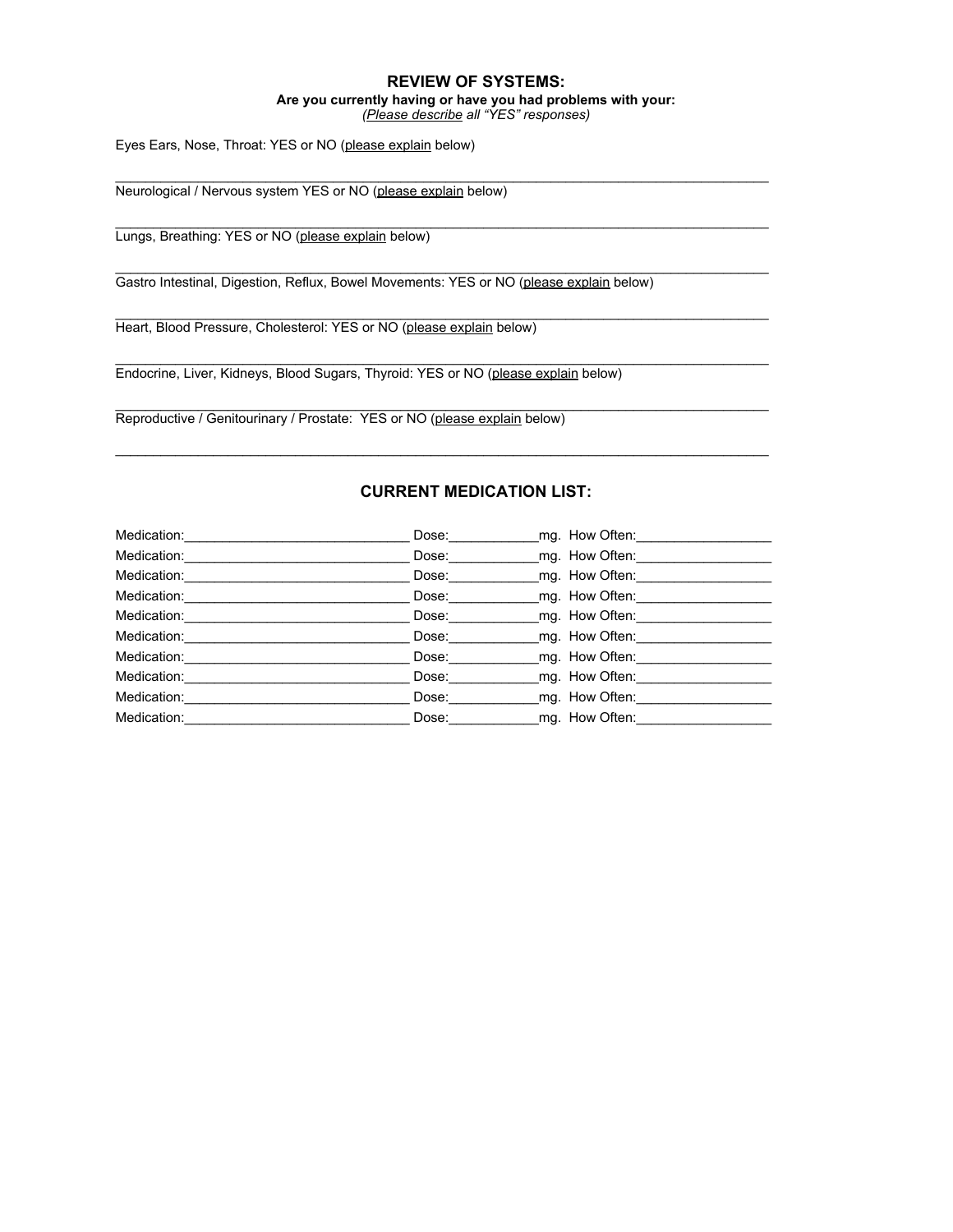#### **AUTHORIZATION OF USE AND DISCLOSURE OF PROTECTED HEALTH INFORMATION**

As required by the Privacy Regulations of the Health Insurance Portability and Accountability Act of 1996 (HIPPA) I, \_\_\_\_\_\_\_\_\_\_\_\_\_\_\_\_\_\_\_\_\_\_\_\_\_\_\_\_\_\_\_\_\_\_, give permission to **The Minimally Invasive Hand Institute** to:

\_\_\_\_ **Obtain** the following protected health information *FROM*:

\_\_\_\_ **Disclose** the following protected health information *TO:*

| Name of Provider |            |  |
|------------------|------------|--|
| Address          |            |  |
|                  |            |  |
| Telephone Number | Fax Number |  |

"Health records" are records describing my health history, symptoms, examinations, test results and diagnoses. Treatment and any plans for future care or treatment. I understand this information is to be used serves as:

• A basis for planning my care and treatment.

A means of communication among the many health professionals who contribute to my care.

A source of information for applying my diagnosis and surgical information to my bill. A means by which a third-party payer can verify that services billed were actually provided.

#### **I request the following person: \_\_\_\_\_\_\_\_\_\_\_\_\_\_\_\_\_\_\_\_\_\_\_\_\_\_\_\_\_\_\_ relation:\_\_\_\_\_\_\_\_\_\_\_\_\_\_\_\_\_\_\_\_\_\_\_\_** to be able to obtain access to my healthcare information and to discuss my care with the doctor and staff.

This authorization expires 2 years (two years) from the date of signature. I understand I have been provided with a *Notice of Information Practices* that provides a more complete description of information uses and disclosure. The Notice Of Privacy Practices describes specific uses of your Protected Health Information.

A photocopy of this authorization is to have the same force and effect as the original. I understand that I do not have to sign this authorization in order to receive health care benefits from treating medical providers. I am entitled to a copy of this authorization and acknowledge receipt of a copy thereof.

I understand that I have the right to revoke this authorization at any time and I understand once the information is disclosed, it may no longer be protected by Federal privacy law and may be re-disclosed. I also understand that I may revoke this authorization only in writing and sent by certified mail to the relevant Provider. The revocation will be effective only upon receipt, except to the extent the Provider has acted in reliance on the authorization, or the authorization was obtained by as a condition of obtaining insurance coverage and the insurer wishes to use the protected health coverage and the insurer wishes to use the protected health information to lawfully contest a claim. Further information on the right to revoke may be provided from time to time in any relevant Provider's

#### Notice of Privacy Practices

You may refuse to sign this authorization. Your refusal to sign will not affect your ability to obtain treatment or payment or your eligibility for benefits. You may inspect or copy the protected health information to be used or disclosed under this authorization. For protected health information created as part of a clinical trial, your right to access is suspended until the clinical trial is completed. Please forward my Protected Health Information to:

**The Minimally Invasive Hand Institute 9080 W. Post RD, Suite 200 Las Vegas, NV 89148 (702) 739-4263 Phone (877) 739-3590 Fax**

Signature of Participant or Personal Representative

Date

Printed Name of Participant/Personal Representative

 $\mathcal{L}_\text{max} = \mathcal{L}_\text{max} = \mathcal{L}_\text{max} = \mathcal{L}_\text{max} = \mathcal{L}_\text{max} = \mathcal{L}_\text{max} = \mathcal{L}_\text{max} = \mathcal{L}_\text{max} = \mathcal{L}_\text{max} = \mathcal{L}_\text{max} = \mathcal{L}_\text{max} = \mathcal{L}_\text{max} = \mathcal{L}_\text{max} = \mathcal{L}_\text{max} = \mathcal{L}_\text{max} = \mathcal{L}_\text{max} = \mathcal{L}_\text{max} = \mathcal{L}_\text{max} = \mathcal{$ 

Description of Personal Representative's Authority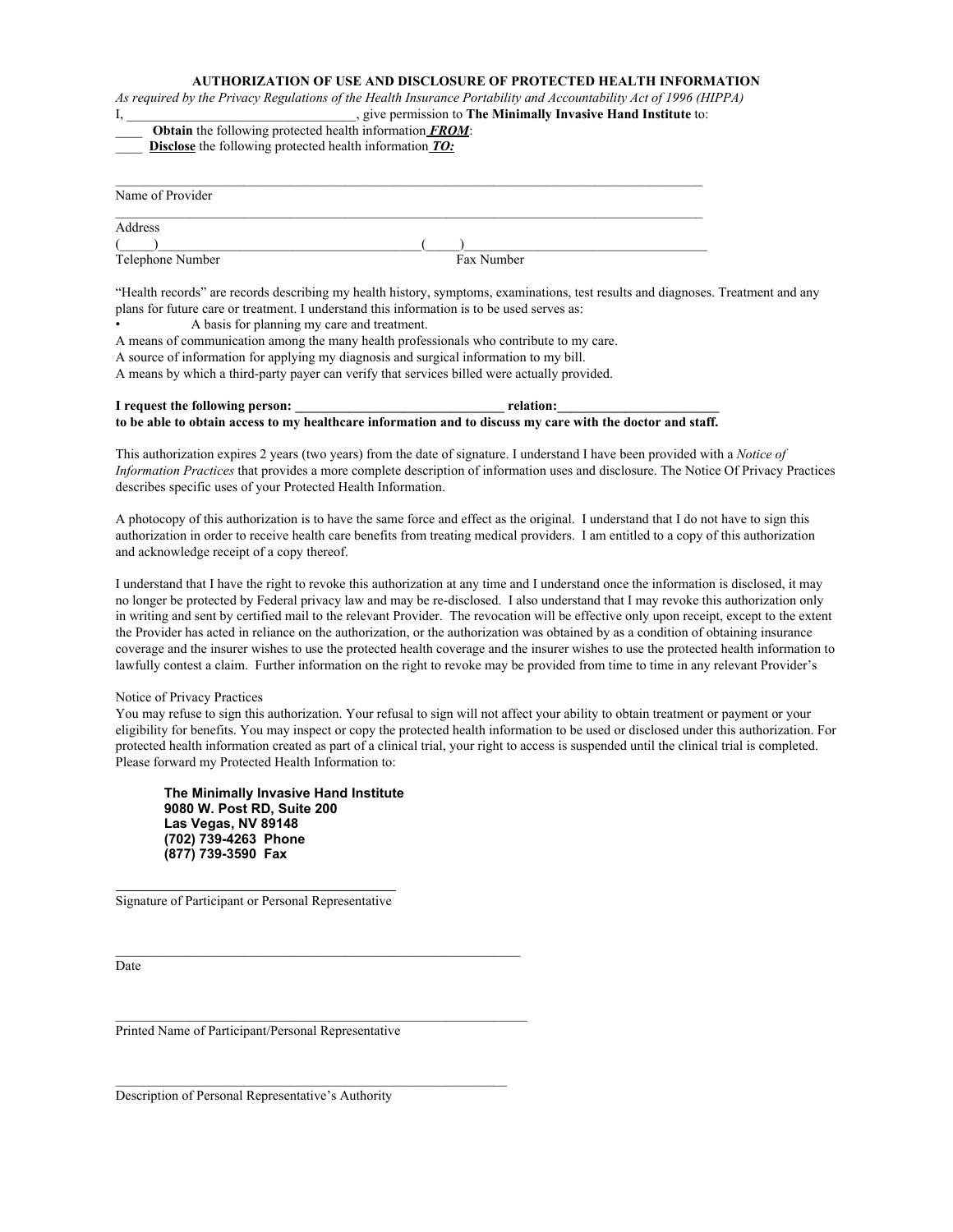## MEDICATION USE AGREEMENT

I, \_\_\_\_\_\_\_\_\_\_\_\_\_\_\_\_\_\_\_\_\_\_\_\_\_\_\_\_\_\_\_\_\_\_, understand that I have pain that has not been adequately controlled with other medications and that my function is limited by pain. I understand that the intent of the medicine is to increase my ability to do more, though the medication is unlikely to eliminate the pain. *I agree to take the medicine ONLY as prescribed*. I will not take any sedatives, alcohol or other pain medicines without the prior approval of my doctor.

I further acknowledge that the **medication will be prescribed ONLY by Dr. Sorelle** and only according to the agreed-upon schedule. **Prescriptions will be provided ONLY during regularly scheduled appointments**. Refills will NEVER be provided by telephone. I will not seek or accept any medication for pain other than those provided by my doctor. "Medications for pain" includes prescriptions from other doctors, medications borrowed or accepted from family or friends, and any illicit or street drugs.

Medication refills will be provided as written prescriptions only. **No refills will be given prior to the next scheduled appointment**. If I do not keep my appointment, I will not receive a refill. Two (2) appointment cancellations with less than one day's working notice or two (2) no-show appointments may constitute grounds for immediate termination under this agreement.

**I understand that my doctor is under no obligation to provide these medications to me, and that he or she reserves the right to discontinue these medications at any time. If I refuse, the medications will be stopped**. I also understand that lost or stolen medications will not be refilled under any circumstance, except in the case of presentation of a valid police report detailing the medication theft. It is the patient's sole responsibility to guard their medications and take them as directed. This includes keeping the medications out of reach of children.

I understand that my doctor may require specialist evaluation of my treatment, and I agree to keep all appointments when my doctor refers me. My doctor will send a report of my care and a copy of this agreement when a referral is made.

In addition to these above agreements, I accept the right of my doctor's medical staff to terminate this agreement for any of the following reasons:

- 1. I seek or obtain any pain medication from a source other than Dr. Sorelle at The Minimally Invasive Hand Institute.
- 2. I give, sell or in any way distribute prescribed medications to any other person(s).
- 3. I in any way attempt to forge or alter a written prescription.
- 4. My medical condition declines to the point at which, in the judgment of my doctor, continued therapy with this medication presents a danger to my well-being or safety.
- 5. There is evidence that I am no longer receiving a reasonable therapeutic benefit from the medication, or my doctor determines that I am no longer a good candidate to continue the medication.

**I agree to fill my prescriptions only at the pharmacy listed below**. If I change pharmacies, I will contact my doctor's office immediately and provide them with the name, address and phone numbers of the new pharmacy. *Under NO circumstances will I obtain medications from more than one pharmacy at a time*. In order to verify appropriate medication use, my doctor's office will provide my chosen pharmacy will a copy of this agreement. I understand that any alteration or changes in my medication type or dosage will require a new written agreement.

| Pharmacy Name: The contract of the contract of the contract of the contract of the contract of the contract of the contract of the contract of the contract of the contract of the contract of the contract of the contract of | <b>Pharmacy Cross Streets:</b> |
|--------------------------------------------------------------------------------------------------------------------------------------------------------------------------------------------------------------------------------|--------------------------------|
| <b>Pharmacy Address:</b>                                                                                                                                                                                                       |                                |
| Pharmacy Telephone: (                                                                                                                                                                                                          | Pharmacy Fax: (                |

Number Of Pills Prescribed: \_\_\_\_\_\_\_\_\_\_\_\_\_\_\_\_\_\_\_\_\_\_ Frequency Of Appointments: \_\_\_\_\_\_\_\_\_\_\_\_\_\_\_\_\_days.

**I understand that by signing this agreement, I must abide by the rules reviewed above and that failure to abide by these agreements will result in the termination of medication prescriptions and possibly the termination of services from my doctor and his or her practice.**

Patient Signature **Date** Date

 $\_$  , and the set of the set of the set of the set of the set of the set of the set of the set of the set of the set of the set of the set of the set of the set of the set of the set of the set of the set of the set of th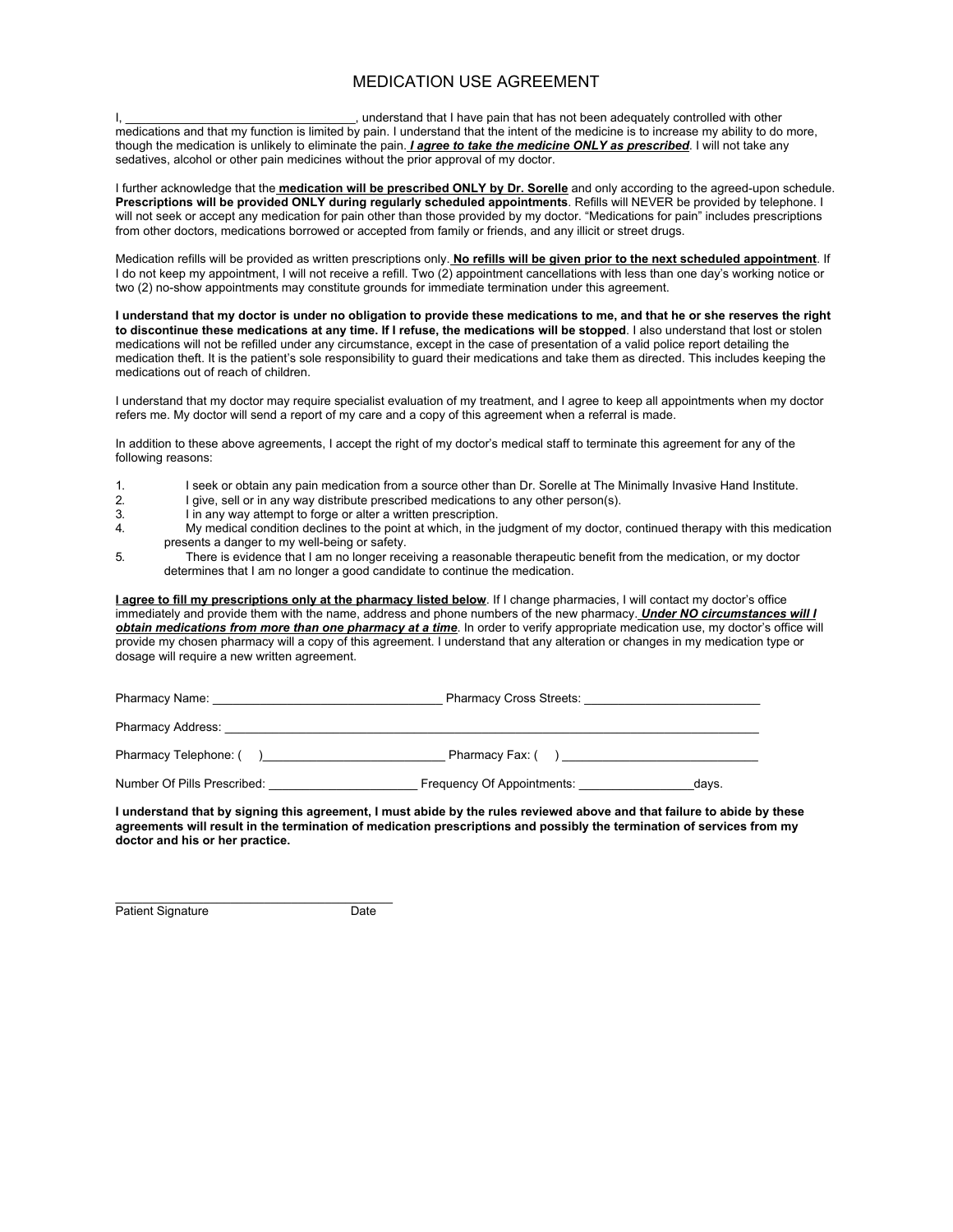## **FINANCIAL AGREEMENT AND AUTHORIZATION FOR TREATMENT:**

*(please read and initial each)*

I hereby authorize medical treatment for the above-named patient and fully acknowledge that all office visits are on a cash basis, and will be paid in full at the time of service, unless otherwise contracted by my insurance. I further understand that my insurance policy is a contract between my insurance company and myself and that I am responsible to Dr. Jonathan Sorelle, M.D., aka The Minimally Invasive Hand Institute, for any fees not covered by my insurance company.

x I understand that my insurance will be billed as a courtesy to me. I also understand that it is my responsibility to follow up with my insurance company 30 days from the date of service, to make sure they are processing my claims. *Any claims not paid within 90 days will be my responsibility.*

x \_\_\_\_\_ **As of June 1, 2010 ALL FORMS NEEDING COMPLETION BY THIS OFFICE WILL BE SUBJECT TO A \$35 FEE**. Please complete all information to the best of your knowledge.

I hereby authorize the filing of any insurance claims in force and the direct payment to Dr. Sorelle, M.D., of any amounts on my claims. I further authorize the office of Dr. Sorelle, M.D. to release any and all pertinent medical records necessary to facilitate insurance billing or medical care and authorize the creditor or higher agent to make any employment or insurance verification and release of all information needed to process claims. I hereby authorize Dr. Sorelle, M.D. to receive, mail, fax or email my records to another physician or medical facility in the course of my *diagnosis and treatment.*

I understand that if my account becomes 45 days delinguent, that The Minimally Invasive Hand Institute may accrue interest at the rate of 35% per annum, beginning the first day of delinguency. I also understand that if my account becomes delinquent it may be assigned to a third party collection agency. I understand that upon assignment of the account to a third party collection agency that an additional mark up of 35% will be added to the amount that I owe and I will be responsible for any additional fees that also may be incurred in the pursuit of this collection. I understand and agree to the accrual of interest at 35% if my account becomes 45 days delinguent. I agree to pay The Minimally Invasive Hand Institute for services provided, collection fees added, any additional fees that may be incurred, and *interest if the account becomes 45 days delinquent.*

Signature: \_\_\_\_\_\_\_\_\_\_\_\_\_\_\_\_\_\_\_\_\_\_\_\_\_\_\_\_\_\_\_\_\_\_\_\_ Date: \_\_\_\_\_\_\_\_\_\_\_\_\_\_\_\_\_\_\_\_\_\_\_\_\_\_\_\_\_\_\_\_\_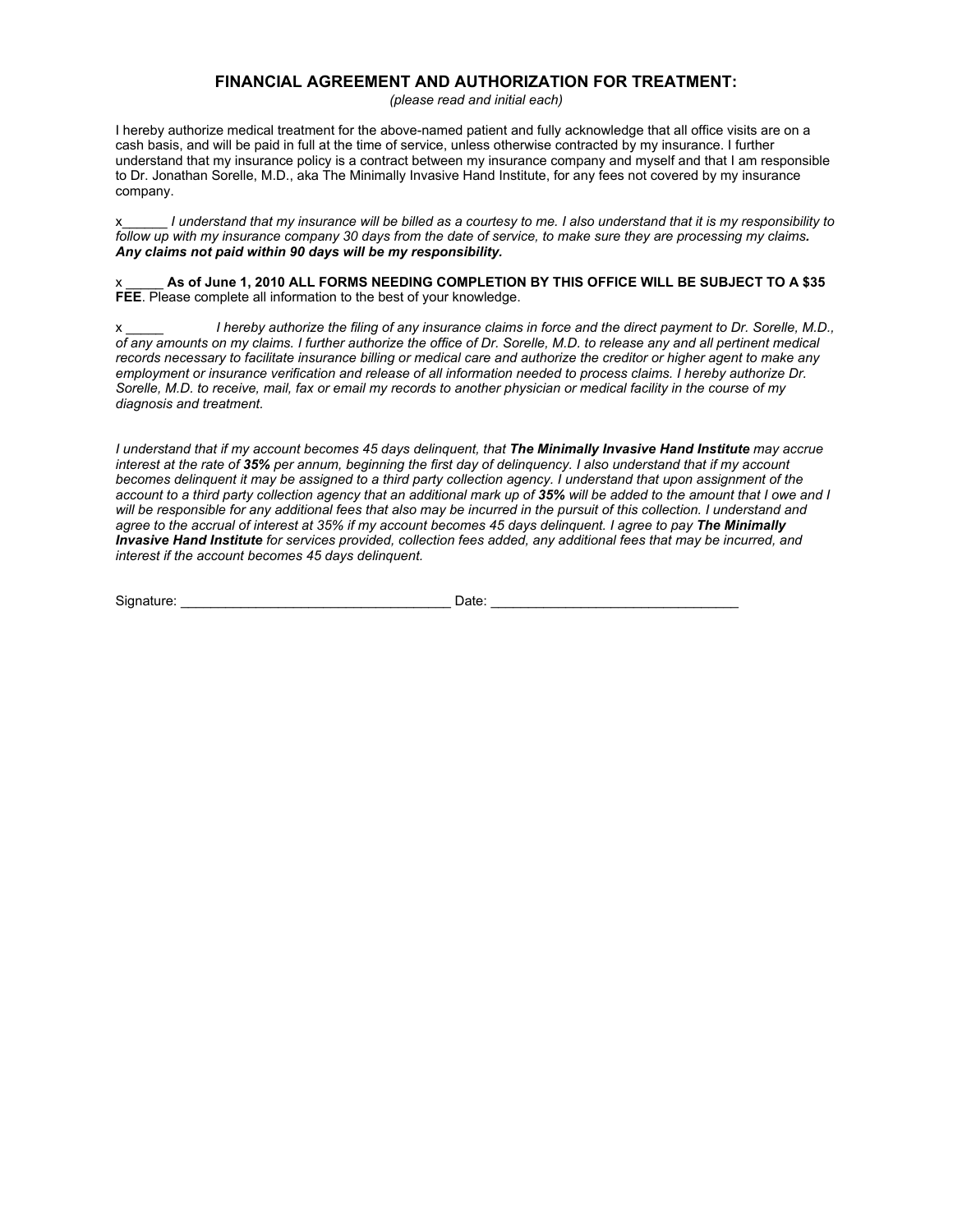# **Financial Policy**

Thank you for choosing The Minimally Invasive Hand Institute! We are committed to the success of your medical treatment and care. Please understand that payment of your bill is part of this treatment and care. Any balance older than 30 days is the patient's responsibility.

For your convenience, we have answered a variety of commonly-asked financial policy questions below. If you need further information about any of these policies, please ask to speak with a Billing Specialist or the Practice Administrator.

## **How May I Pay?**

We accept payment by cash, check, through our CareCredit option, Discover, VISA, and MasterCard.

## **Do I Need A Referral or Pre-certification?**

If your insurance plan requires a referral authorization from your primary care physician or a precertification from your insurance, you need to contact your primary care physician or insurance company to be sure it has been obtained. If we have not received an authorization prior to your arrival at the office your appointment will be rescheduled.

## **Which Plans Do You Contract With?**

The Minimally Invasive Hand Institute accepts most major insurance plans. It is always best for you to contact your insurance company prior to your appointment to see if we are participating providers.

## **What Is My Financial Responsibility for Services?**

**Each patient is ultimately responsible for payment of their own treatment regardless of any of the various methods of payment, including insurance payments, payments on attorney liens, or cash payments. It is your responsibility to verify that the physicians and/or facility in which you are seeking treatment are an authorized provider under your insurance plan or under your attorney lien should that be applicable**A current provider listing should be made available to you by your employer, insurance company or insurance company's web-site.

**INITIAL**

#### **HERE:\_\_\_\_\_\_\_\_\_\_\_\_\_\_**

## **What If I Have Billing or Insurance Questions?**

The Minimally Invasive Hand Institute is supported by a staff of dedicated professionals. Our office staff has the expertise to assist in all financial matters, relieving the patient of burdensome paperwork. Each patient is responsible to contact his or her health insurance provider to ask any billing or insurance questions. This includes any secondary insurance providers.

Your financial responsibility depends on a variety of factors, explained below: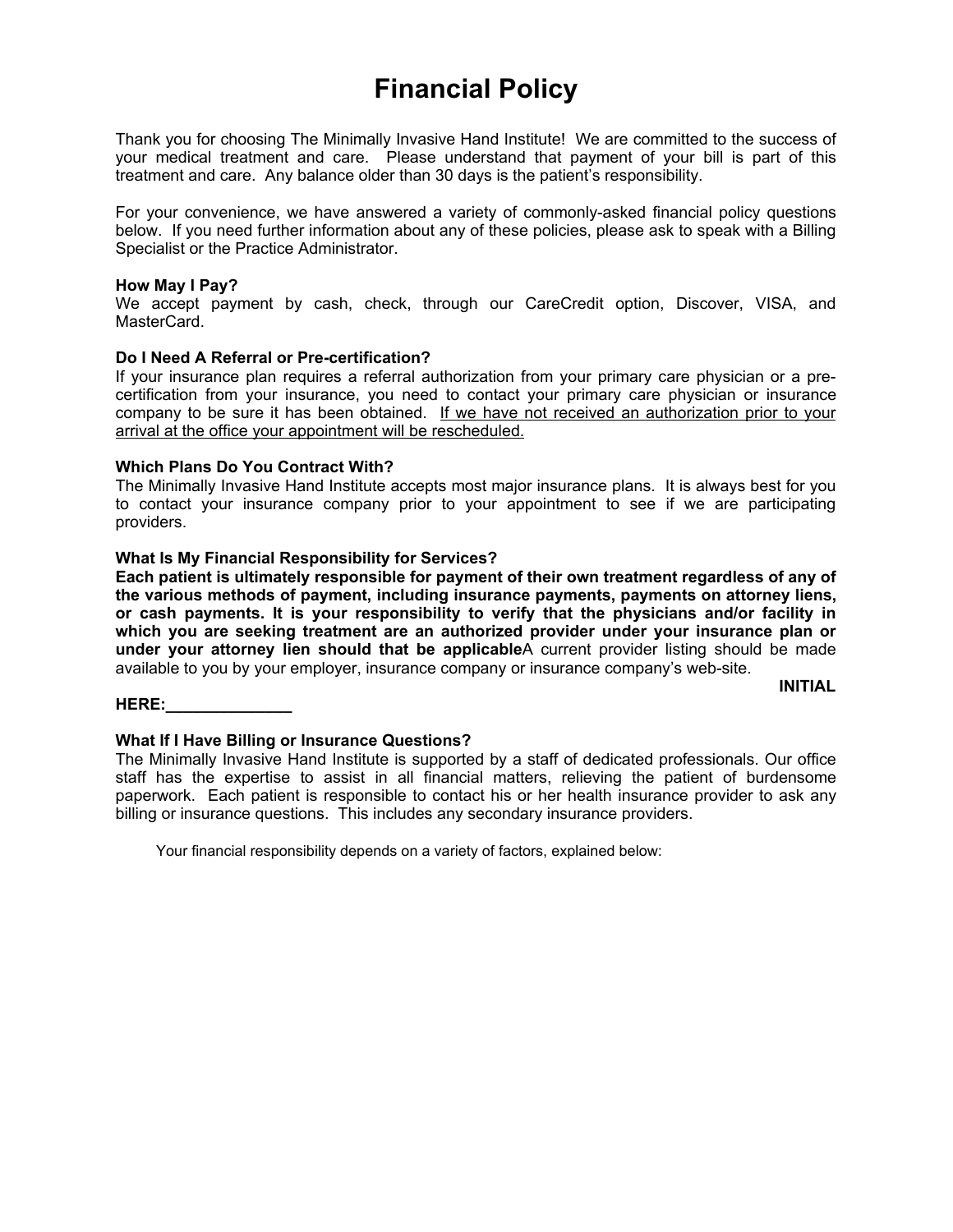## **Office Visits and Office Services**

| <b>Commercial Insurance</b><br>Also known as indemnity, "regular"<br>insurance, or "80%/20% coverage." | Payment of the patient responsibility for Accept your initial payment and file an<br>all office visits, x-ray, injection, and<br>other charges at the time of office visit.                                                                                                                                                                           | insurance claim as a courtesy to you.                                                                                                                      |
|--------------------------------------------------------------------------------------------------------|-------------------------------------------------------------------------------------------------------------------------------------------------------------------------------------------------------------------------------------------------------------------------------------------------------------------------------------------------------|------------------------------------------------------------------------------------------------------------------------------------------------------------|
| HMO & PPO plans with which we<br>have a contract                                                       | If the services you receive are covered<br>by the plan: All applicable copays and<br>deductibles are requested at the time<br>of the office visit.                                                                                                                                                                                                    | Accept your initial payment and file an<br>insurance claim as a courtesy to you.                                                                           |
|                                                                                                        | If the services you receive are not<br>covered by the plan: Payment in full is<br>requested at the time of the visit.                                                                                                                                                                                                                                 |                                                                                                                                                            |
| HMO with which we are not<br>contracted.                                                               | Payment in full for office visits, x-ray,<br>injections, and other charges at the<br>time of office visit.                                                                                                                                                                                                                                            | Accept your payment in full and file an<br>insurance claim as a courtesy to you.                                                                           |
| <b>Point of Service Plan or Out Of</b><br><b>Network PPO</b>                                           | Payment of the patient responsibility-<br>deductible, copay, non-covered<br>services-at the time of the visit.                                                                                                                                                                                                                                        | Accept your initial payment and file an<br>insurance claim as a courtesy to you.                                                                           |
| <b>Medicare</b>                                                                                        | If you have Regular Medicare, and<br>have not met your \$162 deductible, we<br>ask that it be paid at the time of<br>service.                                                                                                                                                                                                                         | Accept your Medicare deductible (if<br>applicable) and file the claim on your<br>behalf, as well as any claims to your<br>secondary insurance.             |
|                                                                                                        | Any services not covered by Medicare<br>are requested at the time of the visit.                                                                                                                                                                                                                                                                       |                                                                                                                                                            |
|                                                                                                        | If you have Regular Medicare as<br>primary, and also have secondary<br>insurance or Medigap:<br>No payment is necessary at the time of<br>the visit after your Medicare deductible<br>has been met.<br>If you have Regular Medicare as<br>primary, but no secondary insurance:<br>Payment of your 20% copay is<br>requested at the time of the visit. |                                                                                                                                                            |
| <b>Medicare HMO</b>                                                                                    | All applicable copays and deductibles<br>at the time of the office visit.                                                                                                                                                                                                                                                                             | Accept your initial payment and file an<br>insurance claim as a courtesy to you.                                                                           |
| <b>Worker's Compensation</b>                                                                           | If we have verified the claim with your<br>carrier<br>No payment is necessary at the time of called ahead of time to verify the<br>the visit.                                                                                                                                                                                                         | Schedule your appointment after your<br>worker's compensation carrier had<br>accident date, claim number, primary<br>care physician, employer information, |
|                                                                                                        | If we are not able to verify your claim<br>Your appointment will need to be re-<br>scheduled.                                                                                                                                                                                                                                                         | and referral procedures.                                                                                                                                   |
| <b>Worker's Compensation</b><br>(Out of State)                                                         | Payment in full is requested at the time Provide you a receipt so you can file<br>of the visit.                                                                                                                                                                                                                                                       | the claim with your carrier.                                                                                                                               |
| <b>Occupational Injury</b>                                                                             | Payment in full is requested at the time Provide you a receipt so you can file<br>of the visit.                                                                                                                                                                                                                                                       | the claim with your carrier.                                                                                                                               |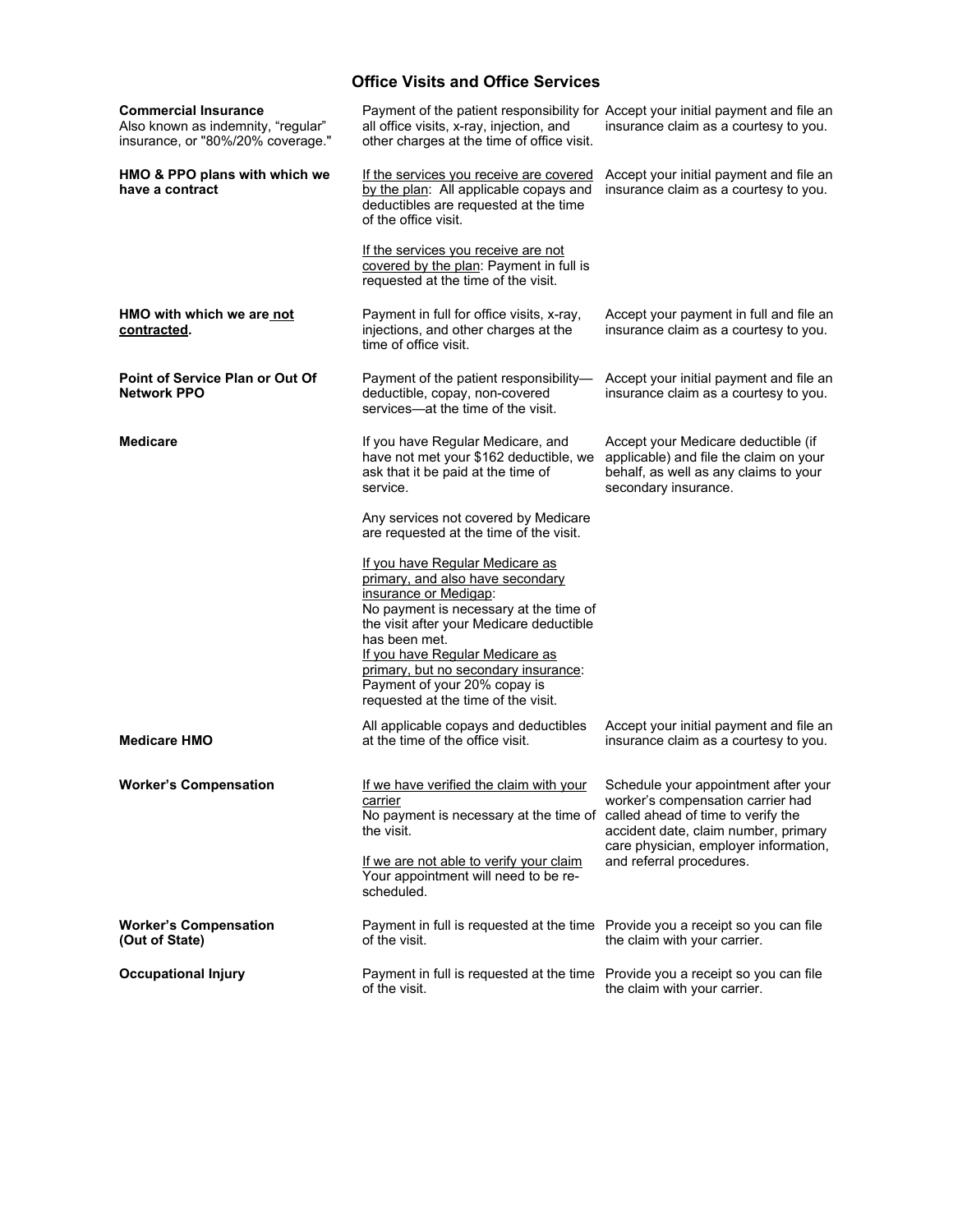## **Surgery**

If your physician recommends surgery, your surgery will be scheduled by your physicians' nurse or assistant. He/She will answer specific questions about the surgery scheduling process, discuss the paperwork and tests involved, and complete all pre-certification/authorization if your insurance company requires it.

The Billing Department will require a pre-surgical deposit in the amount of \$500.00 to go towards your surgery co-payment, deductible or any other amount deemed the patient's responsibility by your insurance carrier. After your insurance company has processed your surgery claim, any amount remaining as a credit balance will be refunded to you.

## **What if My Child Needs to See the Physician?**

A parent or legal guardian must accompany patients who are minors on the patient's first visit. This accompanying adult is responsible for payment of the account, according to the policy outlined on the previous pages.

## **Venue and Fees**

Any dispute regarding this Agreement shall lie with the Las Vegas Justice Court or the Eighth Judicial District Court depending on the dollar amount in dispute and the same are located in Las Vegas, Nevada. Venue for this Agreement shall be in Las Vegas and the laws of the State of Nevada shall govern any disputes arising therefrom. In the event this Agreement is breached, the patient agrees to pay for all of The Minimally Invasive Hand Institute's reasonable attorney's fees and costs for breach of the same.

**Counterparts and Facsimile**. This Agreement may be executed via facsimile as well as in one or more counterparts, each of which will be deemed to be an original and all of which, when taken together, will be deemed to constitute one and the same

**Oral Modifications Not Binding.** This Agreement constitutes the entire agreement of The Minimally Invasive Hand Institute and the patient and any oral changes have no effect. It may be altered only by a written agreement signed by the party against whom enforcement of any waiver, change, modification, extension, or discharge is sought. This Agreement supersedes all prior agreements among the parties with respect to its subject matter and constitutes (along with the documents referred to in this Agreement) a complete and exclusive statement of the terms of the agreement between the parties with respect to its subject matter. This Agreement may not be amended except by a written agreement executed by The Minimally Invasive Hand Institute and the patient.

**Severability.** Whenever possible each provision and term of this Agreement will be interpreted in a manner to be effective and valid but if any provision or term of this Agreement is held to be prohibited or invalid, then such provision or term will be ineffective only to the extent of such prohibition or invalidity, without invalidating or affecting in any manner whatsoever the remainder of such provision or term or the remaining provisions or terms of this Agreement. If any of the covenants set forth in this Agreement are held to be unreasonable, arbitrary or against public policy, such covenants will be considered divisible with respect to scope, time, and geographic area, and in such lesser scope, time, and geographic area, will be effective, binding, and enforceable against The Minimally Invasive Hand Institute.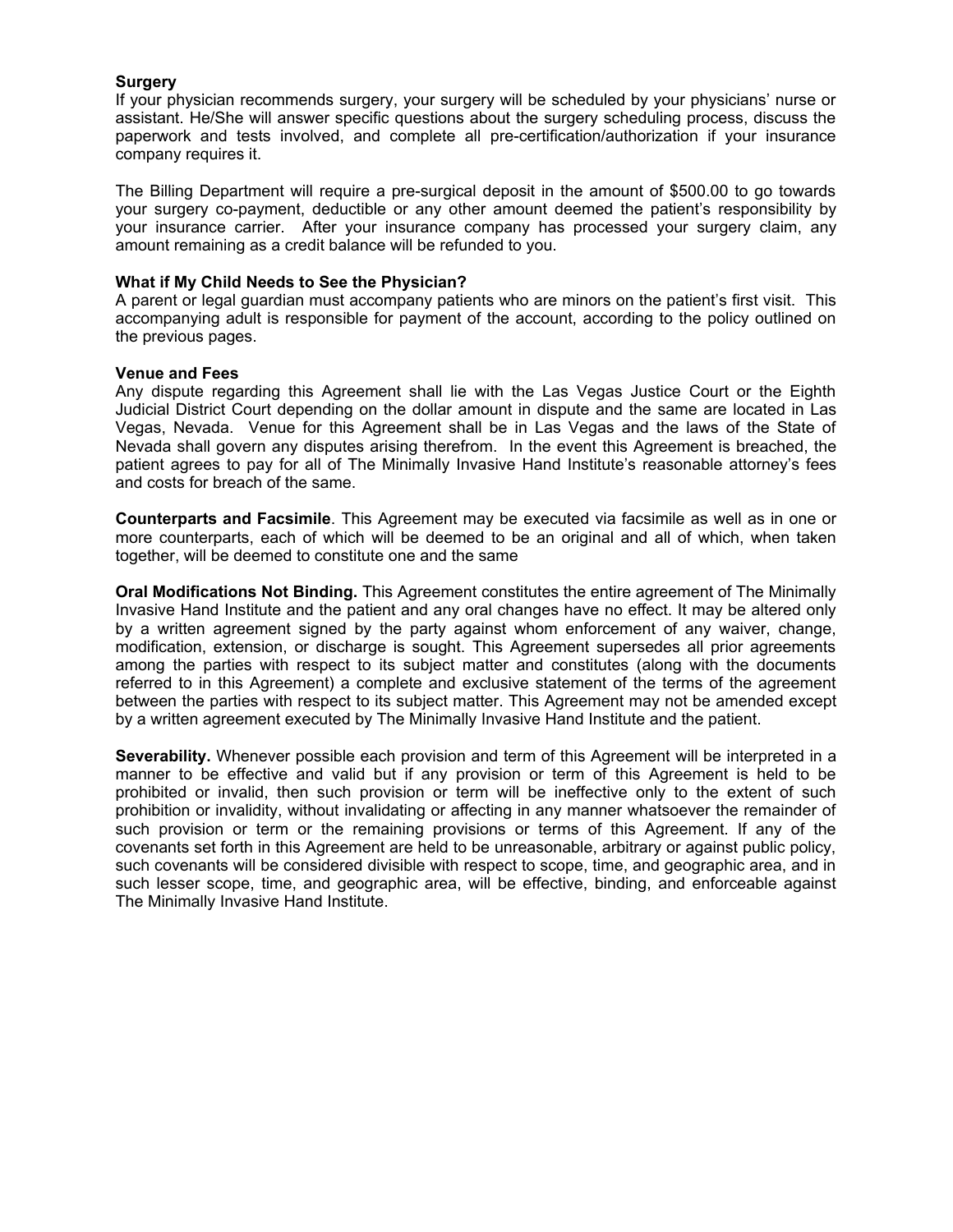## **What if I missed my appointment to see the Physician?**

We understand that on rare occasions, issues may arise causing you to miss your appointment without the ability to notify our office prior to your appointment. Should you experience any unforeseen circumstance that causes you to miss your appointment, please call our office to have it rescheduled.

Our highly skilled Physician is committed to your well-being and have reserved time just for you. Patients that miss more than one appointment, without notifying our office prior to the scheduled appointment, are subject to a \$50.00 missed appointment fee. This fee will be waived if notification to our office is made within 24 hours AND the appointment is rescheduled for a later date.

If a scheduled surgery date is canceled, there will be a \$500 cancellation fee. This fee will be waived if we are contacted 48 hours prior to 9:00am of the scheduled day of surgery.

*\_\_\_\_\_\_\_\_\_\_\_\_\_\_\_\_\_\_\_\_\_\_\_\_\_\_\_\_\_\_\_\_\_\_\_\_\_\_\_\_\_\_\_\_\_\_\_\_\_\_\_\_\_\_\_\_\_\_\_\_\_\_\_\_\_\_\_\_\_*

*I have read, understand, and agree to the above Financial Policy. I understand that charges not covered by my insurance company, as well as applicable co-payments, deductibles and any charges older than 30 days from the date of service, are my responsibility.*

*In addition, I understand that there will be a 30% of total bill collection fee to any accounts that have been sent to a collection agency, in addition to any attorney fees.*

*I authorize* The Minimally Invasive Hand Institute *to release pertinent medical information to my insurance company when requested, or to facilitate payment of a claim. I authorize my insurance benefits be paid directly to* The Minimally Invasive Hand Institute.

 $\Box$  . The contribution of  $\Box$  . The contribution of  $\Box$  . The contribution of  $\Box$  . The contribution of  $\Box$ 

**Date Signature Signature Printed Name**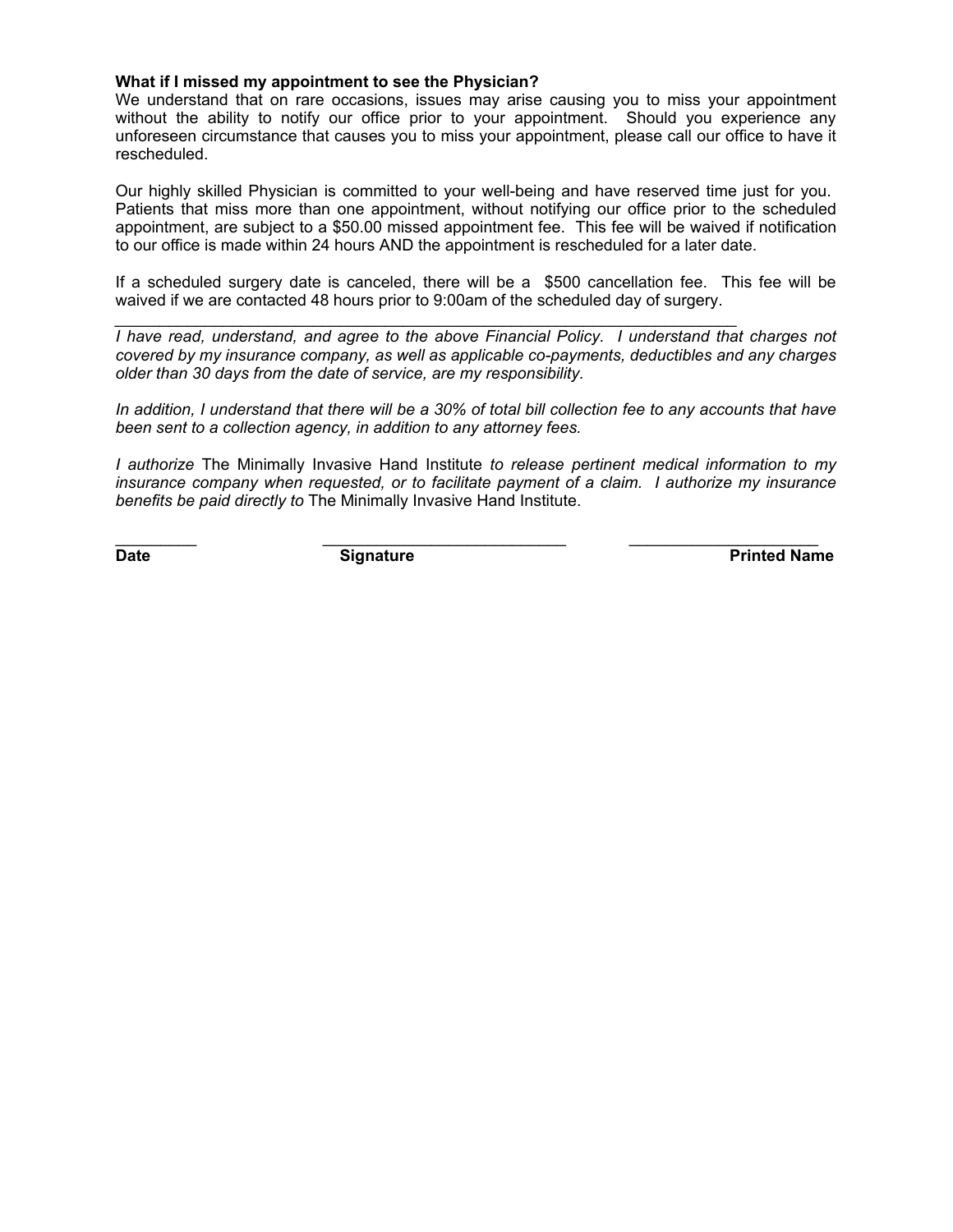# **Supplies/Durable Medical Equipment Waiver**

As a service to our patients at The Minimally Invasive Hand Institute, we offer certain supplies and durable medical equipment to assist in your recovery. However, your insurance carrier may not consider the item deemed as medically necessary or many not considered a covered benefit. Therefore, we will bill Durable Medical Equipment (DME) but not supplies. Please ask the Physician, prior to purchase, if the item you are purchasing is a DME or supply.

At The Minimally Invasive Hand Institute we contract with several insurance carriers. Regardless of what your insurance plan that you are on, it is our goal to offer quality of medical treatment that you deserve. Therefore, we are requesting that you sign this waiver recognizing that your insurance will not be billed if you are purchasing a supply. If you are purchasing a piece of DME, our office will file your claim with the included item; however, if the item is not a covered benefit you will be held financially responsible. Please keep in mind; items are not returnable according to federal health guidelines. If the item is defective, we will exchange the item.

## Beneficiary's Acknowledgement

I have been notified by The Minimally Invasive Hand Institute policy of Supplies and Durable Medical Equipment. If I purchase a DME and it is denied by my insurance carrier, I understand that I will be held financially responsible.

## **I also understand that this purchase is not returnable unless it is defective and I will be given a replacement product.**

| Patient/Guardian's Signature | Date |
|------------------------------|------|